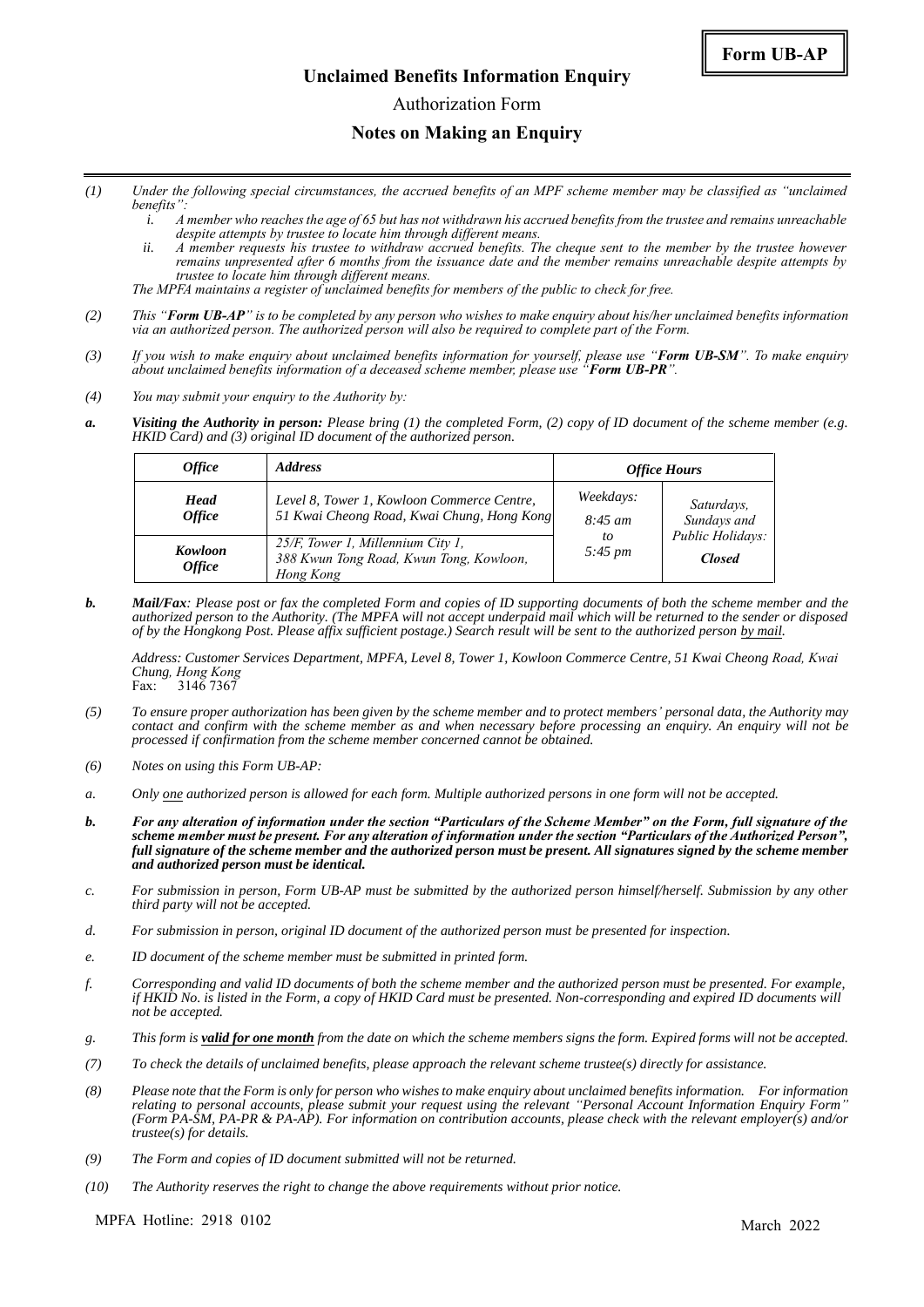#### 查閱無人申索的權益資料



# 授權 書

#### 查詢須知

- (1) 強 積 金 計 劃 成 員 的 累 算 權 益 , 可 於 下 列 特 殊 情 況 下 被 界 定 為 「 無 人 申 索 權 益 」:
	- i. 成員已年滿 65 歲,但並無向受託人申請取回累算權益,而受託人透過不同途徑亦未能成功 聯 絡 成 員 ; 受託人接獲成員提取累算權益的申請,並向成員發出支票,惟支票在發出日起計6個月內仍 未過戶,而受託人透過不同途徑亦未能成功聯絡成員。 積金局設有「無人申索權益」紀錄冊,供市民免費查閱
- (2) 本「 表 格 **UB-AP**」供 擬 授 權 他 人 , 代 辦 查 詢 其 無 人 申 索 的 權 益 的 人 士 填 寫 。 獲 授 權 人 亦 須 填 寫 本 表格的部份内容。
- (3) 如 閣 下 擬 自 行 查 詢 你 的 無 人 申 索 的 權 益 資 料 , 請 填 寫 「 表 格 **UB-SM**」。 如 擬 查 詢 已 故 計 劃 成 員 的 無 人 申 索 的 權 益 資 料 , 請 填 寫 「 表 格 **UB-PR**」。
- (4) 閣 下 可 選 擇 以 下 列 方 法 向 本 局 提 交 查 詢 :
- a. 親臨本局:請閣下攜同(1)已填妥的表格、(2)計劃成員的身分證明文件副本(如身分證)及(3) 獲授權 人十的身分證明文件正本親臨本局辦事處杳詢

| 辦 事<br>處 | 地址                           | 辦公時間                    |                 |
|----------|------------------------------|-------------------------|-----------------|
| 總辦事處     | 香港葵涌葵昌路51號九龍貿易中心1座8樓         | 星期一至五:                  | 星期六、日<br>及公眾假期: |
| 九龍辦事處    | 香港九龍觀塘觀塘道388號創紀之城1期1座<br>25樓 | 上午8時45分<br>줖<br>下午5時45分 | 休息              |

b. 郵遞/傳真:請閣下將已填妥的表格連同計劃成員及獲授權人士的身分證明文件副本郵遞或傳真至 <del>一章 13 人 第13 1 第 三 公交形 长吊运1311</del>当众交及设置入主书33分是为交计器1 → 本意众13 人主 足額郵資。)本局將以信函回覆閣下。

地址:香港葵涌葵昌路 51 號九龍貿易中心 1 座 8 樓 積金局 客戶服務處 傳 真 : 3146 7367

- (5) 為 確 保 查 詢 已 獲 得 適 當 授 權 及 保 障 計 劃 成 員 的 個 人 資 料 , 本 局 在 處 理 查 詢 時 或 會 與 計 劃 成 員 聯 絡 , 以核實表格上的資料。如未能核實資料,本局有權不處理有關查詢。
- (6) 使 用 本 表 格 須 知 :
- a. 每 一 張 表 格 上 只 可 填 寫 一 名 獲 授 權 人 。 如 表 格 上 有 多 於 一 名 獲 授 權 人 , 查 詢 將 不 獲 處 理 。

b. 表格上" 計劃成員資料"部分的資料如有刪改,計劃成員必須在旁簽署作實。此外,"獲授權人 資料"部分的資料如有刪改,計劃成員及獲授權人均須在旁簽署作實。計劃成員及獲授權人的所 有簽署必須相同一致,否則該查詢將不獲處理。

- c. 如親臨遞交查詢,「表格UB-AP」必須由表格上的獲授權人本人遞交。由非獲授權人士遞交的查詢 將 不 獲 處 理 。
- d. 如 親 臨 搋 交 杳 詢 , 獲 授 權 人 必 須 出 示 其 身 分 諍 明 文 件 正 本 。
- e. 計劃成員的身分證明文件副本必須以書面形式提交。
- f. 計 劃 成 員 及 獲 授 權 人 必 須 提 交 相 符 及 有 效 的 身 分 證 明 文 件 予 本 局 核 對 ( 例 : 如 表 格 上 填 上 香 港 身 分證號碼,提交的證明文件須為香港身分證)。不相符或逾期的身分證明文件將不獲接納。
- g. 本表格的有效期為一個月(由計劃成員簽署表格當日起計算), 逾期遞交的查詢將不獲處理。
- (7) 有 關 無 人 申 索 權 益 的 詳 細 資 料 , 請 直 接 向 有 關 強 積 金 受 託 人 查 詢 。
- (8) 請注意,本表格只供查詢無人申索的權益資料之用。如欲查詢個人帳戶資料,請參閱「個人帳戶 資料查詢表格 」 (表格編號:PA-SM, PA-PR 及 PA-AP)。如欲查詢其他強積金供款帳戶資料,請 向有關僱主或受託人查詢。
- (9) 已 遞 交 之 表 格 及 身 分 證 明 文 件 副 本 將 不 予 退 還 。
- (10) 本 局 保 留 權 利 更 改 以 上 條 文 而 不 作 另 行 通 知 。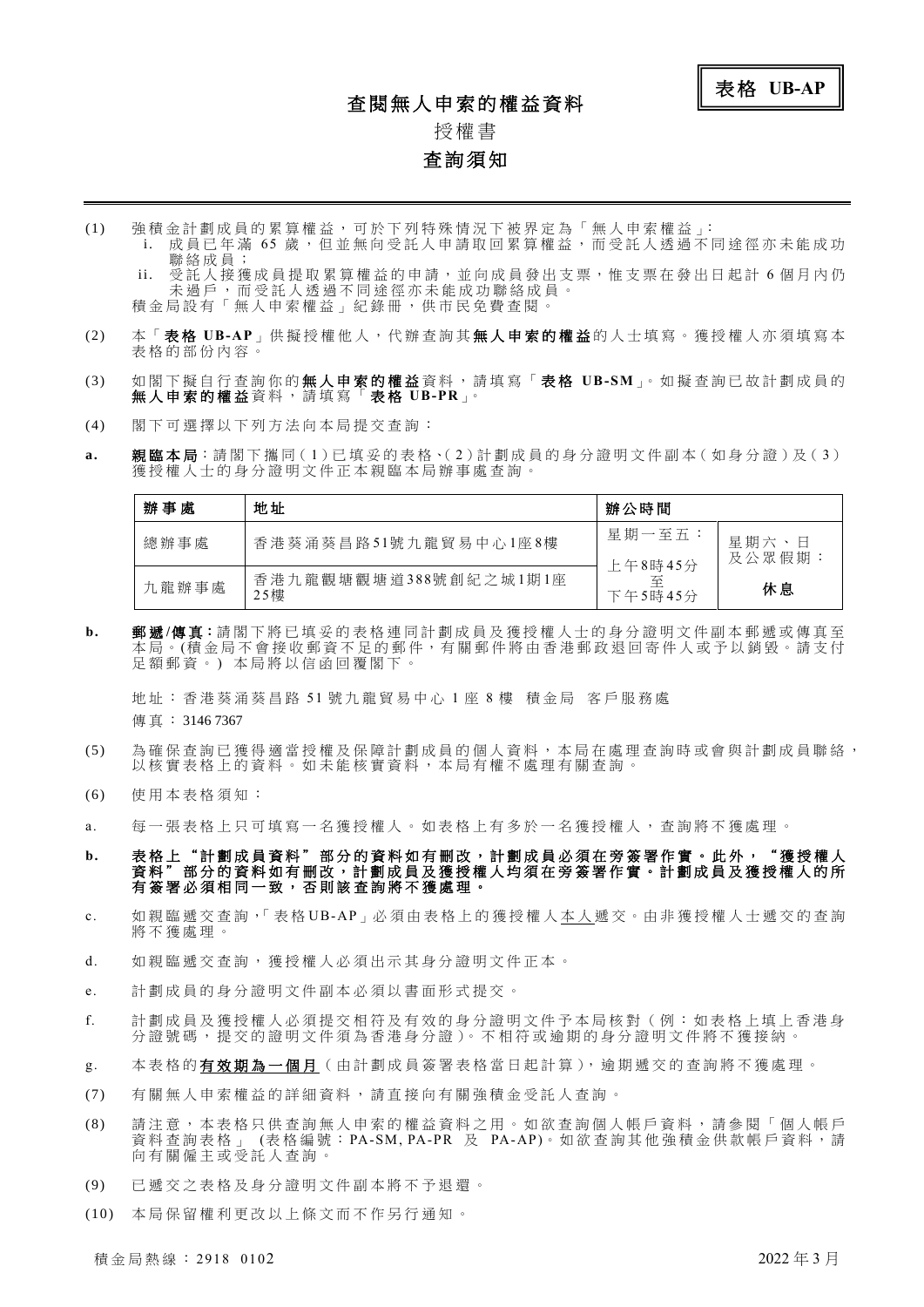# **Mandatory Provident Fund Schemes Authority Personal Information Collection Statement**

(Form UB-SM, Form UB-AP and Form UB-PR)

The personal data to be supplied in this Form are for the purposes of processing your enquiry about unclaimed benefits details. The personal data will be used, disclosed or transferred only for purposes related to the enquiry or where permitted by law. Failure to supply the requisite personal data may result in the Authority being unable to process the enquiry if it affects the Authority's ability to retrieve the requested information or contact the scheme member / authorized person / personal representative or person entitled in priority to the administration of the estate of a deceased scheme member.

If you wish to request access to and/or correction of your personal data held by the Authority, you may do so in writing addressed to the Personal Data Privacy Officer, Mandatory Provident Fund Schemes Authority.

## 強 制 性 公 積 金 計 劃 管 理 局 個 人 資 料 收 集 聲 明

(表格 UB-SM、表格 UB-AP 及表格 UB-PR)

藉本表格提供的個人資料,乃為處理閣下要求查閱無人申索的權益 的申請之用。有關資料只會因應與該項查詢有關的用途或在法律允 許的情況下加以使用、披露或轉移。如未能提供所需個人資料,以 致本局難以抽取所要求查閱的資料或聯絡計劃成員/獲授權人/ 遺產代理人 或具有優先權利管理計劃成員遺產的人士,則 本 局 可 能 無法處理閣下的杳詢。

如欲 查 閱 及 / 或 更 正 閣 下 存 於 本 局 的 個 人 資 料 , 可 致 函 強 制 性 公 積 金計劃管理局個人資料私隱主任 , 提出有關要求 。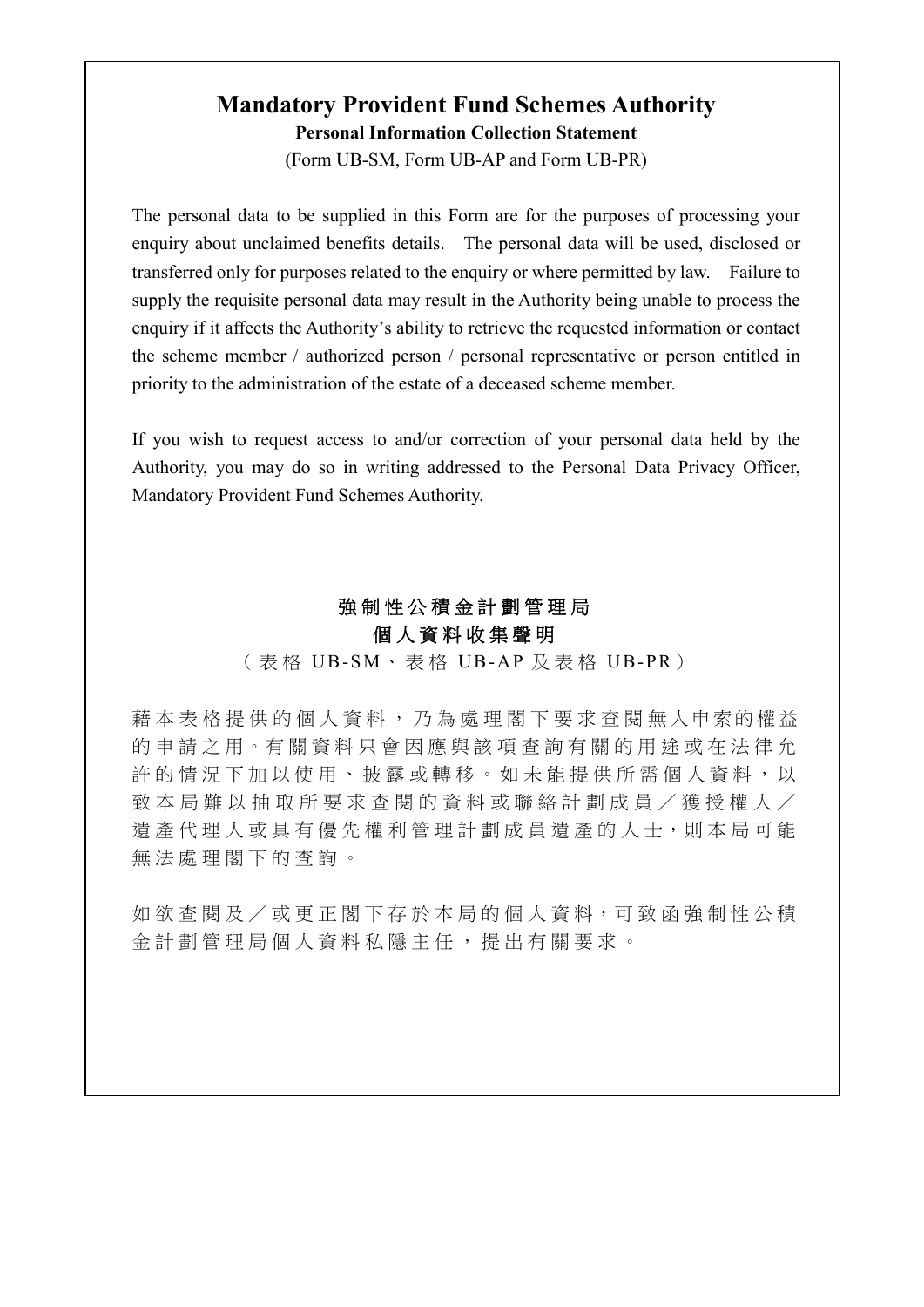### **Unclaimed Benefits Information Enquiry**

Authorization Form

#### 查閱無人申索的權益資料

授權 書

| Particulars of the Scheme Member 計劃成員資料                                         |                                                                                                                                                                                                                                                                                                                                                                  |                                                                                   |  |  |  |
|---------------------------------------------------------------------------------|------------------------------------------------------------------------------------------------------------------------------------------------------------------------------------------------------------------------------------------------------------------------------------------------------------------------------------------------------------------|-----------------------------------------------------------------------------------|--|--|--|
| Name In English (same as HKID card/passport)<br>英文姓名(以香港身分證/護照所載為準)             |                                                                                                                                                                                                                                                                                                                                                                  |                                                                                   |  |  |  |
| Name In Chinese (if any) (same as HKID card/passport)<br>中文姓名(如有)(以香港身分證應照所載為準) |                                                                                                                                                                                                                                                                                                                                                                  |                                                                                   |  |  |  |
| HKID / Passport No. <sup>1</sup><br>香港身分證/護照號碼1                                 | <sup>1</sup> Please fill in and provide copy of identification<br>document used for MPF enrolment<br>請填寫用作開立強積金帳戶的身分證<br>明文件及提供副本                                                                                                                                                                                                                                |                                                                                   |  |  |  |
| Day-time Telephone No.<br>日間聯絡電話                                                |                                                                                                                                                                                                                                                                                                                                                                  |                                                                                   |  |  |  |
| <b>Authorization &amp; Declaration</b><br>授權及聲明                                 | I hereby authorize the person listed below to enquire and receive details<br>of my unclaimed benefits including my name, HKID/Passport number,<br>and name, business address and telephone number of the related MPF<br>$trustee(s)$ .                                                                                                                           |                                                                                   |  |  |  |
|                                                                                 | I declare that to the best of my knowledge and belief, the information<br>given in this Form and the submitted documents is correct and complete.                                                                                                                                                                                                                |                                                                                   |  |  |  |
|                                                                                 | 電話。                                                                                                                                                                                                                                                                                                                                                              | 本人現授權下列人士,查閱及獲取本人於強積金計劃下<br>有關無人申索的權益資料,包括本人姓名、香港身分證<br>號碼/護照號碼、有關強積金受託人的名稱,營業地址及 |  |  |  |
|                                                                                 | 資料均屬正確無訛且並無缺漏。                                                                                                                                                                                                                                                                                                                                                   | 本人聲明,本人並深知確信本表格及隨附文件所提供的                                                          |  |  |  |
|                                                                                 | Signature<br>簽署                                                                                                                                                                                                                                                                                                                                                  | Date (DD/MM/YY)<br>日期 (日/月/年)                                                     |  |  |  |
| Particulars of the Authorized Person 獲授權人資料                                     |                                                                                                                                                                                                                                                                                                                                                                  |                                                                                   |  |  |  |
| Name In English (same as HKID card/passport)<br>英文姓名(以香港身分證/護照所載為準)             |                                                                                                                                                                                                                                                                                                                                                                  |                                                                                   |  |  |  |
| Name In Chinese (if any) (same as HKID card/passport)<br>中文姓名(如有)(以香港身分證應照所載為準) |                                                                                                                                                                                                                                                                                                                                                                  |                                                                                   |  |  |  |
| HKID / Passport No. <sup>2</sup><br>香港身分證/護照號碼 <sup>2</sup>                     | <sup>2</sup> Please provide copy of HKID / Passport for mail/fax enquiry<br>如郵遞/傳真遞交,請附上香港身分證/護照副本                                                                                                                                                                                                                                                               |                                                                                   |  |  |  |
| Day-time Telephone No.<br>日間聯絡電話                                                |                                                                                                                                                                                                                                                                                                                                                                  |                                                                                   |  |  |  |
| Mail results to this address<br>請將結果寄往此地址                                       |                                                                                                                                                                                                                                                                                                                                                                  |                                                                                   |  |  |  |
| <b>Declaration</b><br>聲明                                                        | I declare that I have duly obtained authorization from the scheme member<br>listed above to check his/her unclaimed benefits information, and to the<br>best of my knowledge and belief, the information given in this Form and<br>the submitted documents is correct and complete.<br>本人聲明,本人已獲上述成員正式授權,代其查詢無人<br>申索的權益資料;本人並深知確信本表格及隨附文件所<br>提供的資料均屬正確無訛且並無缺漏。 |                                                                                   |  |  |  |
|                                                                                 | Signature<br>簽署                                                                                                                                                                                                                                                                                                                                                  | (DD/MM/YY)<br>Date<br>日期<br>(日/月/年)                                               |  |  |  |